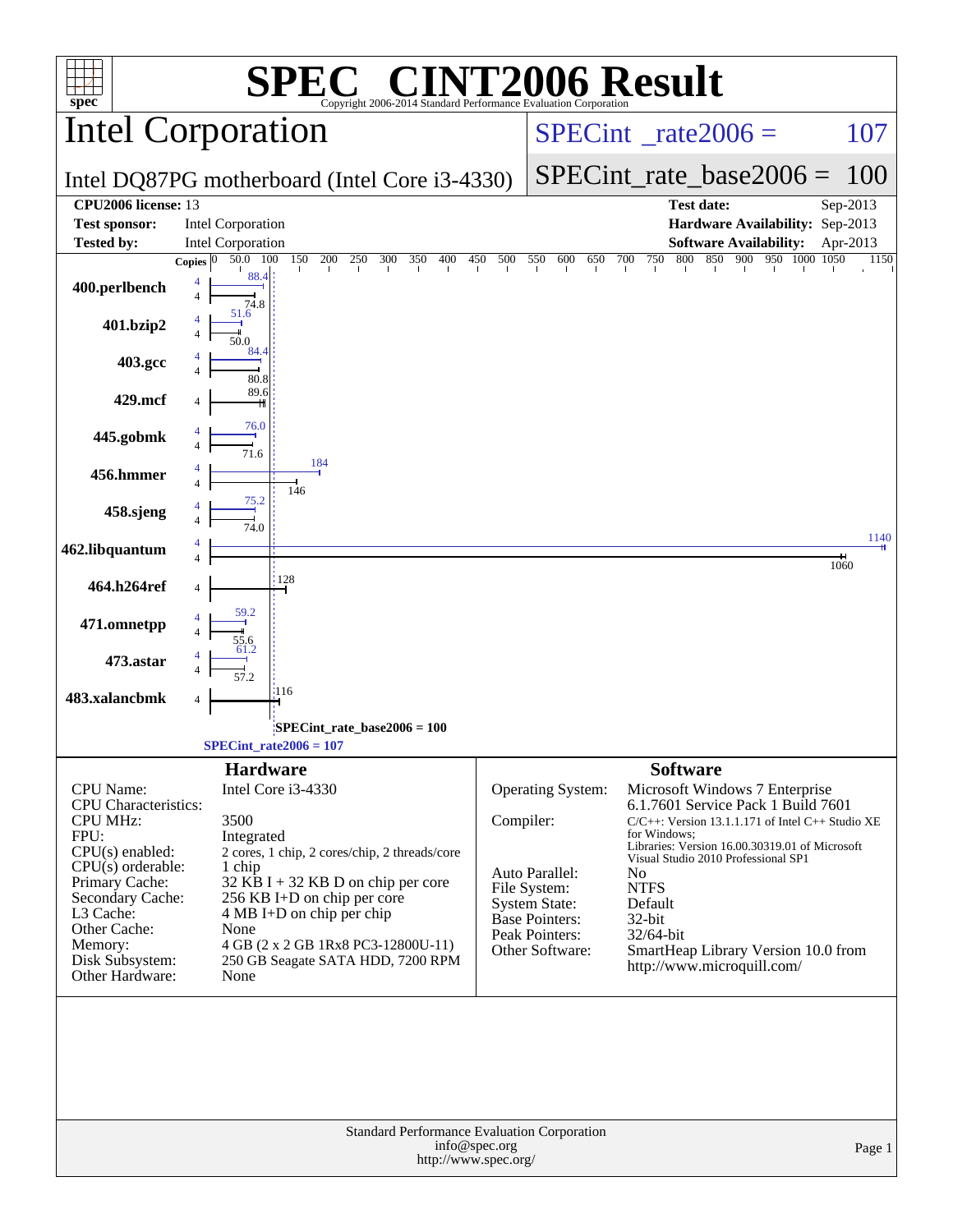

# Intel Corporation

### SPECint rate $2006 = 107$

Intel DQ87PG motherboard (Intel Core i3-4330)

[SPECint\\_rate\\_base2006 =](http://www.spec.org/auto/cpu2006/Docs/result-fields.html#SPECintratebase2006) 100

#### **[CPU2006 license:](http://www.spec.org/auto/cpu2006/Docs/result-fields.html#CPU2006license)** 13 **[Test date:](http://www.spec.org/auto/cpu2006/Docs/result-fields.html#Testdate)** Sep-2013

**[Test sponsor:](http://www.spec.org/auto/cpu2006/Docs/result-fields.html#Testsponsor)** Intel Corporation **[Hardware Availability:](http://www.spec.org/auto/cpu2006/Docs/result-fields.html#HardwareAvailability)** Sep-2013 **[Tested by:](http://www.spec.org/auto/cpu2006/Docs/result-fields.html#Testedby)** Intel Corporation **[Software Availability:](http://www.spec.org/auto/cpu2006/Docs/result-fields.html#SoftwareAvailability)** Apr-2013

### **[Results Table](http://www.spec.org/auto/cpu2006/Docs/result-fields.html#ResultsTable)**

| <b>Base</b>   |                |       |                |                                                              |                |                                                                     | <b>Peak</b>                          |                                                              |              |                |                                                      |                |                                                              |
|---------------|----------------|-------|----------------|--------------------------------------------------------------|----------------|---------------------------------------------------------------------|--------------------------------------|--------------------------------------------------------------|--------------|----------------|------------------------------------------------------|----------------|--------------------------------------------------------------|
| <b>Copies</b> | <b>Seconds</b> | Ratio | <b>Seconds</b> | Ratio                                                        | <b>Seconds</b> | Ratio                                                               | <b>Copies</b>                        | <b>Seconds</b>                                               | <b>Ratio</b> | <b>Seconds</b> | <b>Ratio</b>                                         | <b>Seconds</b> | <b>Ratio</b>                                                 |
|               | 526            |       | 524            |                                                              | 524            |                                                                     |                                      | 442                                                          |              | 441            |                                                      | 442            | 88.4                                                         |
|               | 811            |       | 766            |                                                              | 771            |                                                                     |                                      | 748                                                          |              | 735            |                                                      | 749            | 51.6                                                         |
|               | 394            |       | 402            |                                                              | 398            |                                                                     |                                      | 379                                                          |              | 381            |                                                      | 382            | 84.4                                                         |
|               | 441            |       | 397            |                                                              | 407            |                                                                     |                                      | 441                                                          |              | 397            |                                                      | 407            | 89.6                                                         |
|               | 586            |       | 586            |                                                              | 586            |                                                                     |                                      | 551                                                          |              | 555            |                                                      | 552            | 76.0                                                         |
|               | 256            | 146   | 258            | 144                                                          | 257            | 146                                                                 |                                      | 203                                                          | 184          | 203            | 184                                                  | 202            | 184                                                          |
|               | 655            |       | 654            |                                                              | 654            |                                                                     |                                      | 644                                                          |              | 643            |                                                      | 643            | 75.2                                                         |
|               | 78.0           | 1060  | 77.9           | 1060                                                         | 77.4           | 1070                                                                |                                      | 72.9                                                         | 1140         | 73.3           | 1130                                                 | 73.0           | 1140                                                         |
|               | 693            | 128   | 699            | 127                                                          | 692            | 128                                                                 |                                      | 693                                                          | 128          | 699            | 127                                                  | 692            | 128                                                          |
|               | 451            |       | 474            |                                                              | 449            |                                                                     |                                      | 417                                                          |              | 424            |                                                      | 425            | 58.8                                                         |
|               | 491            |       | 494            |                                                              | 492            |                                                                     |                                      | 458                                                          | 61.2         | 457            |                                                      | 459            | 61.2                                                         |
|               | 238            | 116   | 239            | 116                                                          | 239            | 116                                                                 |                                      | 238                                                          | 116          | 239            | <u>116</u>                                           | 239            | 116                                                          |
|               | $\mathbf{1}$ . |       | $\mathbf{1}$   | 74.4<br>47.6<br>81.6<br>82.8<br>71.6<br>74.0<br>55.6<br>57.2 |                | 74.8<br>50.4<br>80.0<br>92.0<br>71.6<br><b>74.0</b><br>52.8<br>56.8 | 1.1.1.1<br>$\mathbf{r}$ $\mathbf{r}$ | 74.8<br>50.0<br>80.8<br>89.6<br>71.6<br>74.0<br>55.6<br>57.2 | .            |                | 88.4<br>51.6<br>84.8<br>82.8<br>76.0<br>75.2<br>60.0 |                | 88.4<br>52.4<br>84.4<br>92.0<br>75.6<br>75.2<br>59.2<br>61.6 |

Results appear in the [order in which they were run.](http://www.spec.org/auto/cpu2006/Docs/result-fields.html#RunOrder) Bold underlined text [indicates a median measurement.](http://www.spec.org/auto/cpu2006/Docs/result-fields.html#Median)

### **[Compiler Invocation Notes](http://www.spec.org/auto/cpu2006/Docs/result-fields.html#CompilerInvocationNotes)**

 To compile these binaries, the Intel Compiler 13.1 was set up to generate 32-bit binaries with the command: "ipsxe-comp-vars.bat ia32 vs2010" (shortcut provided in the Intel(r) Parallel Studio XE 2013 program folder)

### **[Submit Notes](http://www.spec.org/auto/cpu2006/Docs/result-fields.html#SubmitNotes)**

 Processes were bound to specific processors using the start command with the /affinity switch. The config file option 'submit' was used to generate the affinity mask for each process.

### **[Platform Notes](http://www.spec.org/auto/cpu2006/Docs/result-fields.html#PlatformNotes)**

 Sysinfo program C:\SPEC13.1/Docs/sysinfo \$Rev: 6775 \$ \$Date:: 2011-08-16 #\$ \8787f7622badcf24e01c368b1db4377c running on Clt7C05070FB382 Sat Sep 21 13:54:42 2013

 This section contains SUT (System Under Test) info as seen by some common utilities. To remove or add to this section, see: <http://www.spec.org/cpu2006/Docs/config.html#sysinfo>

 Trying 'systeminfo' OS Name : Microsoft Windows 7 Enterprise<br>OS Version : 6.1.7601 Service Pack 1 Build : 6.1.7601 Service Pack 1 Build 7601 System Manufacturer: INTEL\_ System Model : DQ87PG Processor(s) : 1 Processor(s) Installed. Continued on next page

> Standard Performance Evaluation Corporation [info@spec.org](mailto:info@spec.org) <http://www.spec.org/>

Page 2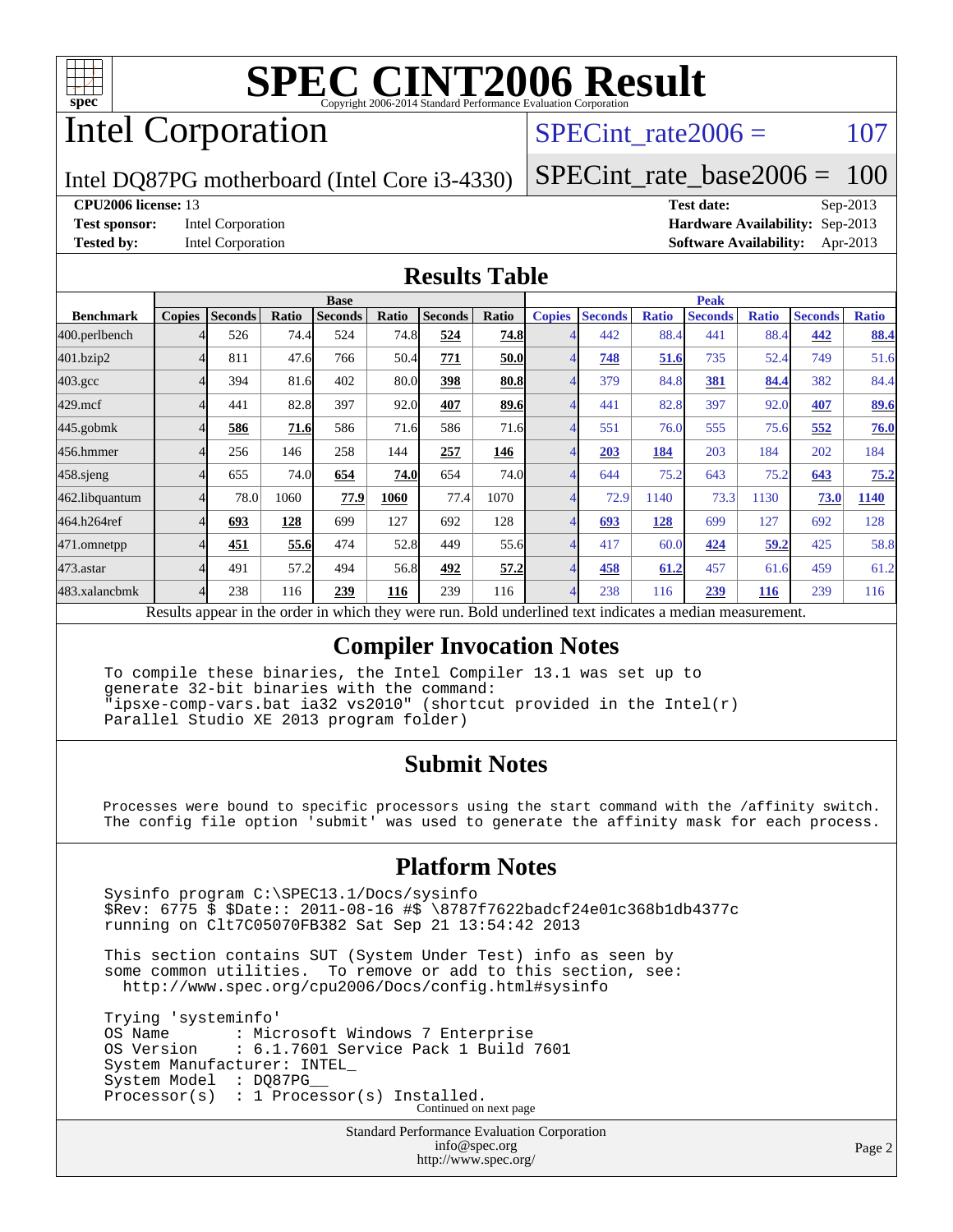

Intel Corporation

SPECint rate $2006 = 107$ 

Intel DQ87PG motherboard (Intel Core i3-4330)

**[Test sponsor:](http://www.spec.org/auto/cpu2006/Docs/result-fields.html#Testsponsor)** Intel Corporation **[Hardware Availability:](http://www.spec.org/auto/cpu2006/Docs/result-fields.html#HardwareAvailability)** Sep-2013 **[Tested by:](http://www.spec.org/auto/cpu2006/Docs/result-fields.html#Testedby)** Intel Corporation **[Software Availability:](http://www.spec.org/auto/cpu2006/Docs/result-fields.html#SoftwareAvailability)** Apr-2013

[SPECint\\_rate\\_base2006 =](http://www.spec.org/auto/cpu2006/Docs/result-fields.html#SPECintratebase2006) 100 **[CPU2006 license:](http://www.spec.org/auto/cpu2006/Docs/result-fields.html#CPU2006license)** 13 **[Test date:](http://www.spec.org/auto/cpu2006/Docs/result-fields.html#Testdate)** Sep-2013

**[Platform Notes \(Continued\)](http://www.spec.org/auto/cpu2006/Docs/result-fields.html#PlatformNotes)**

 [01]: Intel64 Family 6 Model 60 Stepping 3 GenuineIntel ~3500 Mhz BIOS Version : Intel(R) Corp. PGQ8710H.86A.0036.2013.0702.1908, 7/2/2013 Total Physical Memory: 3,749 MB

 Trying 'wmic cpu get /value' DeviceID L2CacheSize : 512 L3CacheSize : 4096 MaxClockSpeed : 3500 Name : Intel(R) Core(TM) i3-4330 CPU @ 3.50GHz NumberOfCores : 2 NumberOfLogicalProcessors: 4

 (End of data from sysinfo program) BIOS: SATA mode set to RAID Windows Disk Driver: Intel Rapid Storage Technology 12.5.0.1066 Windows Chipset Driver: Intel Chipset Driver 9.4.0.1027

### **[Component Notes](http://www.spec.org/auto/cpu2006/Docs/result-fields.html#ComponentNotes)**

 Tested systems can be used with Shin-G ATX case, PC Power and Cooling 1200W power supply Micron MT8JTF25664AZ-1G6 Series Memory DIMMs

### **[General Notes](http://www.spec.org/auto/cpu2006/Docs/result-fields.html#GeneralNotes)**

 Binaries compiled on a system with 1x Intel Core i7-860 CPU + 8GB memory using Windows 7 Enterprise 64-bit

## **[Base Compiler Invocation](http://www.spec.org/auto/cpu2006/Docs/result-fields.html#BaseCompilerInvocation)**

[C benchmarks](http://www.spec.org/auto/cpu2006/Docs/result-fields.html#Cbenchmarks): [icl -Qvc10](http://www.spec.org/cpu2006/results/res2014q3/cpu2006-20140701-30260.flags.html#user_CCbase_intel_icc_vc10_9607f3ecbcdf68042245f068e51b40c1) [-Qstd=c99](http://www.spec.org/cpu2006/results/res2014q3/cpu2006-20140701-30260.flags.html#user_CCbase_intel_compiler_c99_mode_1a3d110e3041b3ad4466830521bdad2a)

[C++ benchmarks:](http://www.spec.org/auto/cpu2006/Docs/result-fields.html#CXXbenchmarks) [icl -Qvc10](http://www.spec.org/cpu2006/results/res2014q3/cpu2006-20140701-30260.flags.html#user_CXXbase_intel_icc_vc10_9607f3ecbcdf68042245f068e51b40c1)

### **[Base Portability Flags](http://www.spec.org/auto/cpu2006/Docs/result-fields.html#BasePortabilityFlags)**

 403.gcc: [-DSPEC\\_CPU\\_WIN32](http://www.spec.org/cpu2006/results/res2014q3/cpu2006-20140701-30260.flags.html#b403.gcc_baseCPORTABILITY_DSPEC_CPU_WIN32) 464.h264ref: [-DWIN32](http://www.spec.org/cpu2006/results/res2014q3/cpu2006-20140701-30260.flags.html#b464.h264ref_baseCPORTABILITY_DWIN32) [-DSPEC\\_CPU\\_NO\\_INTTYPES](http://www.spec.org/cpu2006/results/res2014q3/cpu2006-20140701-30260.flags.html#b464.h264ref_baseCPORTABILITY_DSPEC_CPU_NO_INTTYPES) 483.xalancbmk: [-Qoption,cpp,--no\\_wchar\\_t\\_keyword](http://www.spec.org/cpu2006/results/res2014q3/cpu2006-20140701-30260.flags.html#user_baseCXXPORTABILITY483_xalancbmk_f-no_wchar_t_keyword_ec0ad4495a16b4e858bfcb29d949d25d)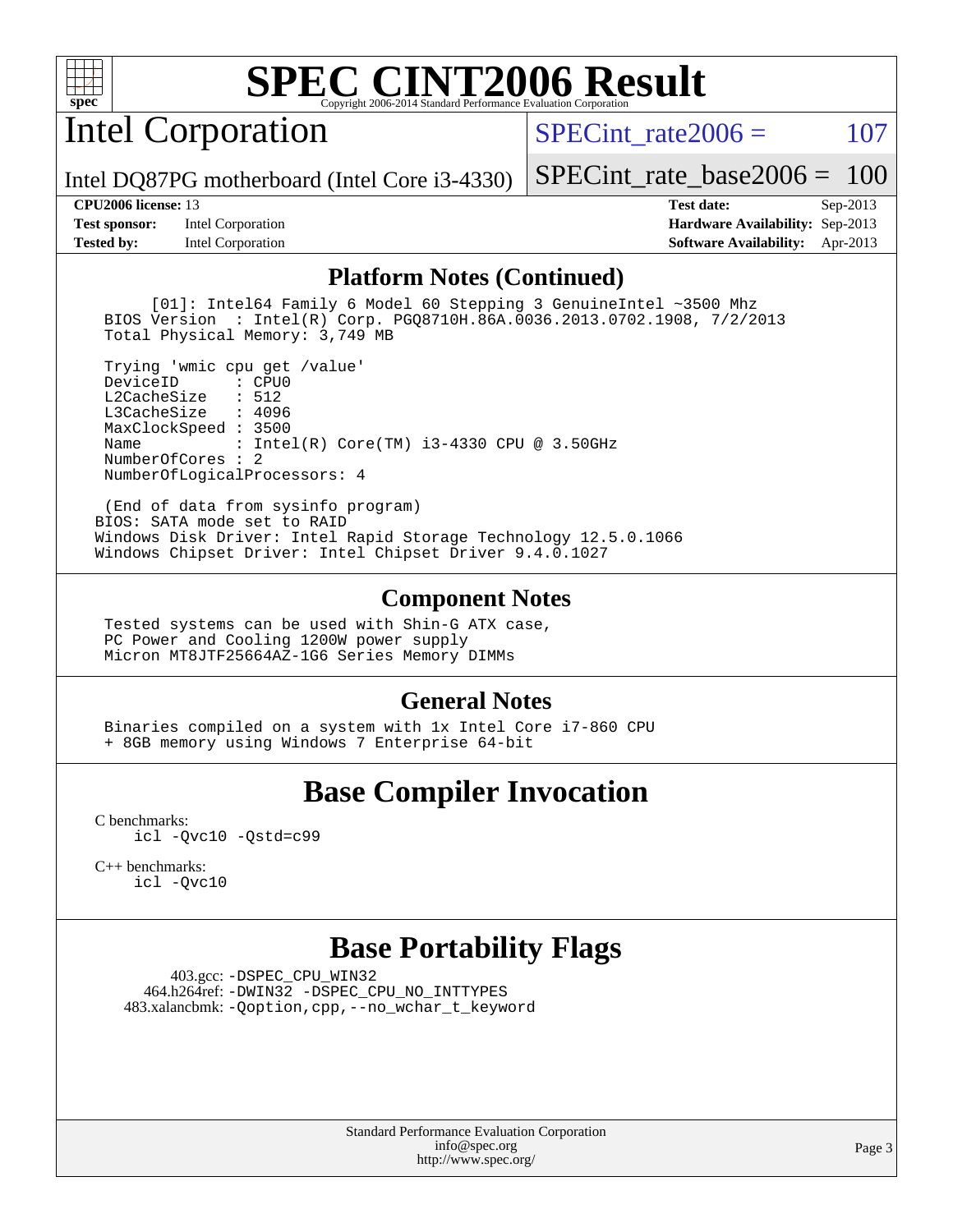

Intel Corporation

SPECint rate $2006 = 107$ 

Intel DQ87PG motherboard (Intel Core i3-4330)

**[Test sponsor:](http://www.spec.org/auto/cpu2006/Docs/result-fields.html#Testsponsor)** Intel Corporation **[Hardware Availability:](http://www.spec.org/auto/cpu2006/Docs/result-fields.html#HardwareAvailability)** Sep-2013

[SPECint\\_rate\\_base2006 =](http://www.spec.org/auto/cpu2006/Docs/result-fields.html#SPECintratebase2006) 100 **[CPU2006 license:](http://www.spec.org/auto/cpu2006/Docs/result-fields.html#CPU2006license)** 13 **[Test date:](http://www.spec.org/auto/cpu2006/Docs/result-fields.html#Testdate)** Sep-2013

**[Tested by:](http://www.spec.org/auto/cpu2006/Docs/result-fields.html#Testedby)** Intel Corporation **[Software Availability:](http://www.spec.org/auto/cpu2006/Docs/result-fields.html#SoftwareAvailability)** Apr-2013

### **[Base Optimization Flags](http://www.spec.org/auto/cpu2006/Docs/result-fields.html#BaseOptimizationFlags)**

[C benchmarks](http://www.spec.org/auto/cpu2006/Docs/result-fields.html#Cbenchmarks):

[-QxCORE-AVX2](http://www.spec.org/cpu2006/results/res2014q3/cpu2006-20140701-30260.flags.html#user_CCbase_f-QxAVX2_f98716b5f9e905f99c943c56f21bf430) [-Qipo](http://www.spec.org/cpu2006/results/res2014q3/cpu2006-20140701-30260.flags.html#user_CCbase_f-Qipo) [-O3](http://www.spec.org/cpu2006/results/res2014q3/cpu2006-20140701-30260.flags.html#user_CCbase_f-O3) [-Qprec-div-](http://www.spec.org/cpu2006/results/res2014q3/cpu2006-20140701-30260.flags.html#user_CCbase_f-Qprec-div-) [-Qopt-prefetch](http://www.spec.org/cpu2006/results/res2014q3/cpu2006-20140701-30260.flags.html#user_CCbase_f-Qprefetch_37c211608666b9dff9380561f602f0a8) [/F512000000](http://www.spec.org/cpu2006/results/res2014q3/cpu2006-20140701-30260.flags.html#user_CCbase_set_stack_space_98438a10eb60aa5f35f4c79d9b9b27b1)

[C++ benchmarks:](http://www.spec.org/auto/cpu2006/Docs/result-fields.html#CXXbenchmarks) [-QxCORE-AVX2](http://www.spec.org/cpu2006/results/res2014q3/cpu2006-20140701-30260.flags.html#user_CXXbase_f-QxAVX2_f98716b5f9e905f99c943c56f21bf430) [-Qipo](http://www.spec.org/cpu2006/results/res2014q3/cpu2006-20140701-30260.flags.html#user_CXXbase_f-Qipo) [-O3](http://www.spec.org/cpu2006/results/res2014q3/cpu2006-20140701-30260.flags.html#user_CXXbase_f-O3) [-Qprec-div-](http://www.spec.org/cpu2006/results/res2014q3/cpu2006-20140701-30260.flags.html#user_CXXbase_f-Qprec-div-) [-Qopt-prefetch](http://www.spec.org/cpu2006/results/res2014q3/cpu2006-20140701-30260.flags.html#user_CXXbase_f-Qprefetch_37c211608666b9dff9380561f602f0a8) [-Qcxx-features](http://www.spec.org/cpu2006/results/res2014q3/cpu2006-20140701-30260.flags.html#user_CXXbase_f-Qcxx_features_dbf36c8a6dba956e22f1645e4dcd4d98) [/F512000000](http://www.spec.org/cpu2006/results/res2014q3/cpu2006-20140701-30260.flags.html#user_CXXbase_set_stack_space_98438a10eb60aa5f35f4c79d9b9b27b1) [shlW32M.lib](http://www.spec.org/cpu2006/results/res2014q3/cpu2006-20140701-30260.flags.html#user_CXXbase_SmartHeap32_d106338dfda1a055705c9b519e07f096) [-link /FORCE:MULTIPLE](http://www.spec.org/cpu2006/results/res2014q3/cpu2006-20140701-30260.flags.html#user_CXXbase_link_force_multiple2_070fe330869edf77077b841074b8b0b6)

## **[Base Other Flags](http://www.spec.org/auto/cpu2006/Docs/result-fields.html#BaseOtherFlags)**

[C benchmarks](http://www.spec.org/auto/cpu2006/Docs/result-fields.html#Cbenchmarks):

403.gcc: [-Dalloca=\\_alloca](http://www.spec.org/cpu2006/results/res2014q3/cpu2006-20140701-30260.flags.html#b403.gcc_baseEXTRA_CFLAGS_Dalloca_be3056838c12de2578596ca5467af7f3)

# **[Peak Compiler Invocation](http://www.spec.org/auto/cpu2006/Docs/result-fields.html#PeakCompilerInvocation)**

[C benchmarks \(except as noted below\)](http://www.spec.org/auto/cpu2006/Docs/result-fields.html#Cbenchmarksexceptasnotedbelow):

[icl -Qvc10](http://www.spec.org/cpu2006/results/res2014q3/cpu2006-20140701-30260.flags.html#user_CCpeak_intel_icc_vc10_9607f3ecbcdf68042245f068e51b40c1) [-Qstd=c99](http://www.spec.org/cpu2006/results/res2014q3/cpu2006-20140701-30260.flags.html#user_CCpeak_intel_compiler_c99_mode_1a3d110e3041b3ad4466830521bdad2a)

456.hmmer: [C:\Program Files \(x86\)\Intel\Composer XE 2013.171/bin/intel64/icl.exe](http://www.spec.org/cpu2006/results/res2014q3/cpu2006-20140701-30260.flags.html#user_peakCCLD456_hmmer_intel_icc_64bit_a47adb23ffeeb40a4c72a454746f326c)

458.sjeng: [C:\Program Files \(x86\)\Intel\Composer XE 2013.171/bin/intel64/icl.exe](http://www.spec.org/cpu2006/results/res2014q3/cpu2006-20140701-30260.flags.html#user_peakCCLD458_sjeng_intel_icc_64bit_a47adb23ffeeb40a4c72a454746f326c)

 462.libquantum: [C:\Program Files \(x86\)\Intel\Composer XE 2013.171/bin/intel64/icl.exe](http://www.spec.org/cpu2006/results/res2014q3/cpu2006-20140701-30260.flags.html#user_peakCCLD462_libquantum_intel_icc_64bit_a47adb23ffeeb40a4c72a454746f326c)  $-Ostd=c99$ 

[C++ benchmarks \(except as noted below\):](http://www.spec.org/auto/cpu2006/Docs/result-fields.html#CXXbenchmarksexceptasnotedbelow) [icl -Qvc10](http://www.spec.org/cpu2006/results/res2014q3/cpu2006-20140701-30260.flags.html#user_CXXpeak_intel_icc_vc10_9607f3ecbcdf68042245f068e51b40c1)

473.astar: [C:\Program Files \(x86\)\Intel\Composer XE 2013.171/bin/intel64/icl.exe](http://www.spec.org/cpu2006/results/res2014q3/cpu2006-20140701-30260.flags.html#user_peakCXXLD473_astar_intel_icc_64bit_a47adb23ffeeb40a4c72a454746f326c)

## **[Peak Portability Flags](http://www.spec.org/auto/cpu2006/Docs/result-fields.html#PeakPortabilityFlags)**

 403.gcc: [-DSPEC\\_CPU\\_WIN32](http://www.spec.org/cpu2006/results/res2014q3/cpu2006-20140701-30260.flags.html#b403.gcc_peakCPORTABILITY_DSPEC_CPU_WIN32) 456.hmmer: [-DSPEC\\_CPU\\_P64](http://www.spec.org/cpu2006/results/res2014q3/cpu2006-20140701-30260.flags.html#suite_peakPORTABILITY456_hmmer_DSPEC_CPU_P64) 458.sjeng: [-DSPEC\\_CPU\\_P64](http://www.spec.org/cpu2006/results/res2014q3/cpu2006-20140701-30260.flags.html#suite_peakPORTABILITY458_sjeng_DSPEC_CPU_P64) 462.libquantum: [-DSPEC\\_CPU\\_P64](http://www.spec.org/cpu2006/results/res2014q3/cpu2006-20140701-30260.flags.html#suite_peakPORTABILITY462_libquantum_DSPEC_CPU_P64) 464.h264ref: [-DWIN32](http://www.spec.org/cpu2006/results/res2014q3/cpu2006-20140701-30260.flags.html#b464.h264ref_peakCPORTABILITY_DWIN32) [-DSPEC\\_CPU\\_NO\\_INTTYPES](http://www.spec.org/cpu2006/results/res2014q3/cpu2006-20140701-30260.flags.html#b464.h264ref_peakCPORTABILITY_DSPEC_CPU_NO_INTTYPES) 473.astar: [-DSPEC\\_CPU\\_P64](http://www.spec.org/cpu2006/results/res2014q3/cpu2006-20140701-30260.flags.html#suite_peakPORTABILITY473_astar_DSPEC_CPU_P64) 483.xalancbmk: [-Qoption,cpp,--no\\_wchar\\_t\\_keyword](http://www.spec.org/cpu2006/results/res2014q3/cpu2006-20140701-30260.flags.html#user_peakCXXPORTABILITY483_xalancbmk_f-no_wchar_t_keyword_ec0ad4495a16b4e858bfcb29d949d25d)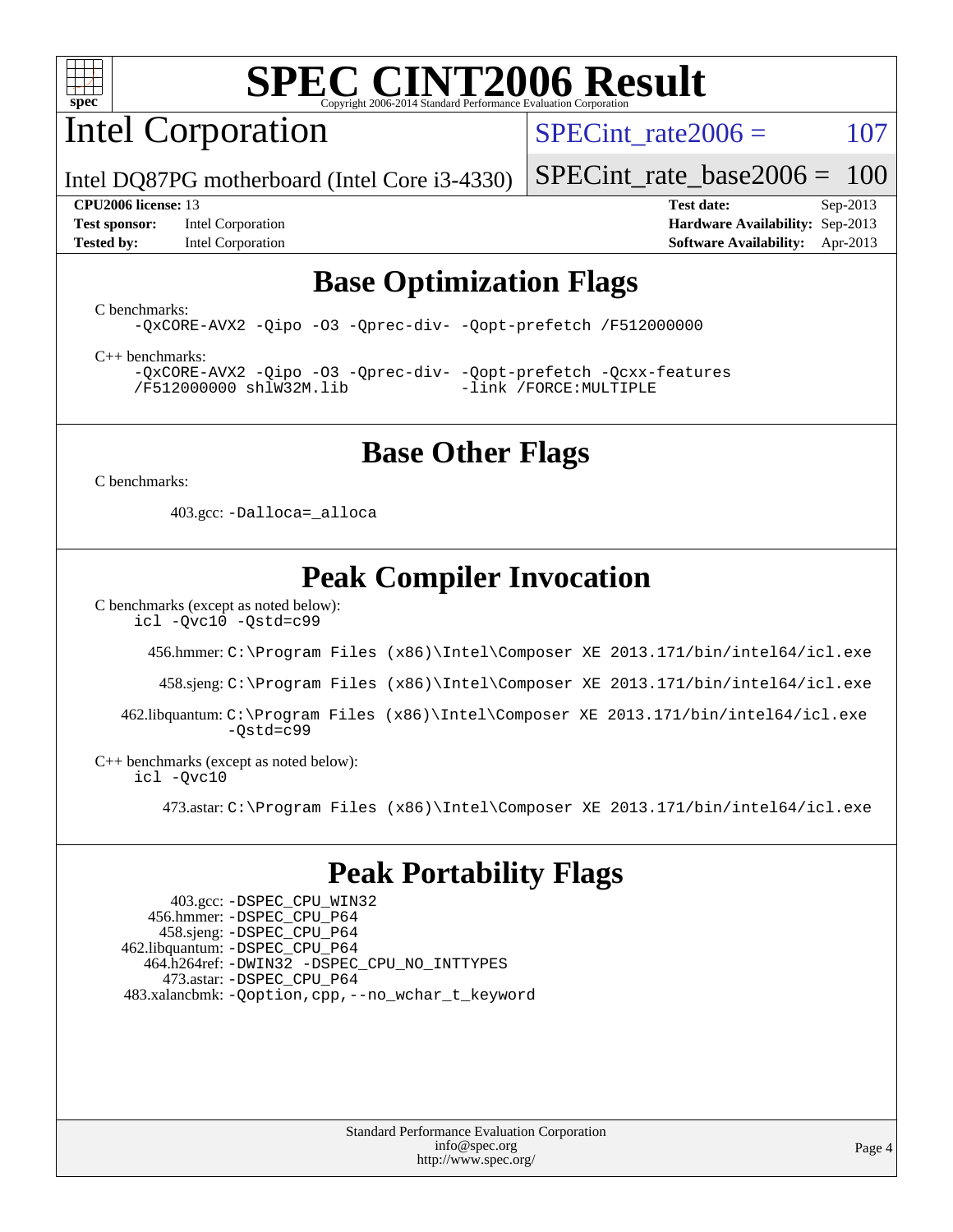

Intel Corporation

 $SPECTnt_rate2006 = 107$ 

Intel DQ87PG motherboard (Intel Core i3-4330)

| <b>Test sponsor:</b> | Intel Corporation |
|----------------------|-------------------|
| <b>Tested by:</b>    | Intel Corporation |

[SPECint\\_rate\\_base2006 =](http://www.spec.org/auto/cpu2006/Docs/result-fields.html#SPECintratebase2006) 100 **[CPU2006 license:](http://www.spec.org/auto/cpu2006/Docs/result-fields.html#CPU2006license)** 13 **[Test date:](http://www.spec.org/auto/cpu2006/Docs/result-fields.html#Testdate)** Sep-2013 **[Hardware Availability:](http://www.spec.org/auto/cpu2006/Docs/result-fields.html#HardwareAvailability)** Sep-2013

**[Software Availability:](http://www.spec.org/auto/cpu2006/Docs/result-fields.html#SoftwareAvailability)** Apr-2013

# **[Peak Optimization Flags](http://www.spec.org/auto/cpu2006/Docs/result-fields.html#PeakOptimizationFlags)**

#### [C benchmarks](http://www.spec.org/auto/cpu2006/Docs/result-fields.html#Cbenchmarks):

|                 | 400.perlbench: -QxCORE-AVX2(pass 2) -Qprof_gen(pass 1) -Qprof_use(pass 2)<br>-Qipo -03 -Qprec-div- -Qansi-alias -Qopt-prefetch<br>-link /FORCE: MULTIPLE<br>/F512000000 shlW32M.lib               |
|-----------------|---------------------------------------------------------------------------------------------------------------------------------------------------------------------------------------------------|
|                 | 401.bzip2: -QxCORE-AVX2(pass 2) -Qprof_gen(pass 1) -Qprof_use(pass 2)<br>-Qipo -03 -Qprec-div- -Qopt-prefetch -Qansi-alias<br>/F512000000                                                         |
|                 | 403.gcc: -QxCORE-AVX2(pass 2) -Qprof_gen(pass 1) -Qprof_use(pass 2)<br>-Qipo -03 -Qprec-div- -Qopt-prefetch /F512000000                                                                           |
|                 | 429.mcf: basepeak = $yes$                                                                                                                                                                         |
|                 | 445.gobmk: -QxCORE-AVX2(pass 2) -Qprof_gen(pass 1) -Qprof_use(pass 2)<br>-Qipo -02 -Qprec-div- -Qansi-alias /F512000000                                                                           |
|                 | 456.hmmer: -Qauto-ilp32 -QxCORE-AVX2(pass 2) -Qprof_gen(pass 1)<br>-Oprof_use(pass 2) -Qipo -03 -Oprec-div- -Qopt-prefetch<br>/F512000000                                                         |
|                 | 458.sjeng: -Qauto-ilp32 -QxCORE-AVX2(pass 2) -Qprof_gen(pass 1)<br>-Oprof_use(pass 2) -Oipo -O3 -Oprec-div- -Ounroll4<br>/F512000000                                                              |
|                 | 462.libquantum: -Qauto-ilp32 -QxCORE-AVX2 -Qipo -03 -Qprec-div-<br>-Qopt-prefetch /F512000000                                                                                                     |
|                 | $464.h264$ ref: basepeak = yes                                                                                                                                                                    |
| C++ benchmarks: |                                                                                                                                                                                                   |
|                 | 471.omnetpp: -QxCORE-AVX2(pass 2) -Qprof_gen(pass 1) -Qprof_use(pass 2)<br>-Qipo -03 -Qprec-div- -Qansi-alias<br>-Qopt-ra-region-strategy=block /F512000000 shlW32M.lib<br>-link /FORCE: MULTIPLE |
|                 | 473.astar: -Qauto-ilp32 -QxCORE-AVX2 -Qipo -03 -Qprec-div-<br>-Qopt-prefetch /F512000000 shlW64M.lib<br>-link /FORCE: MULTIPLE                                                                    |
|                 | $483.xalanchmk: basepeak = yes$                                                                                                                                                                   |
| C benchmarks:   | <b>Peak Other Flags</b>                                                                                                                                                                           |
|                 | Continued on next page                                                                                                                                                                            |